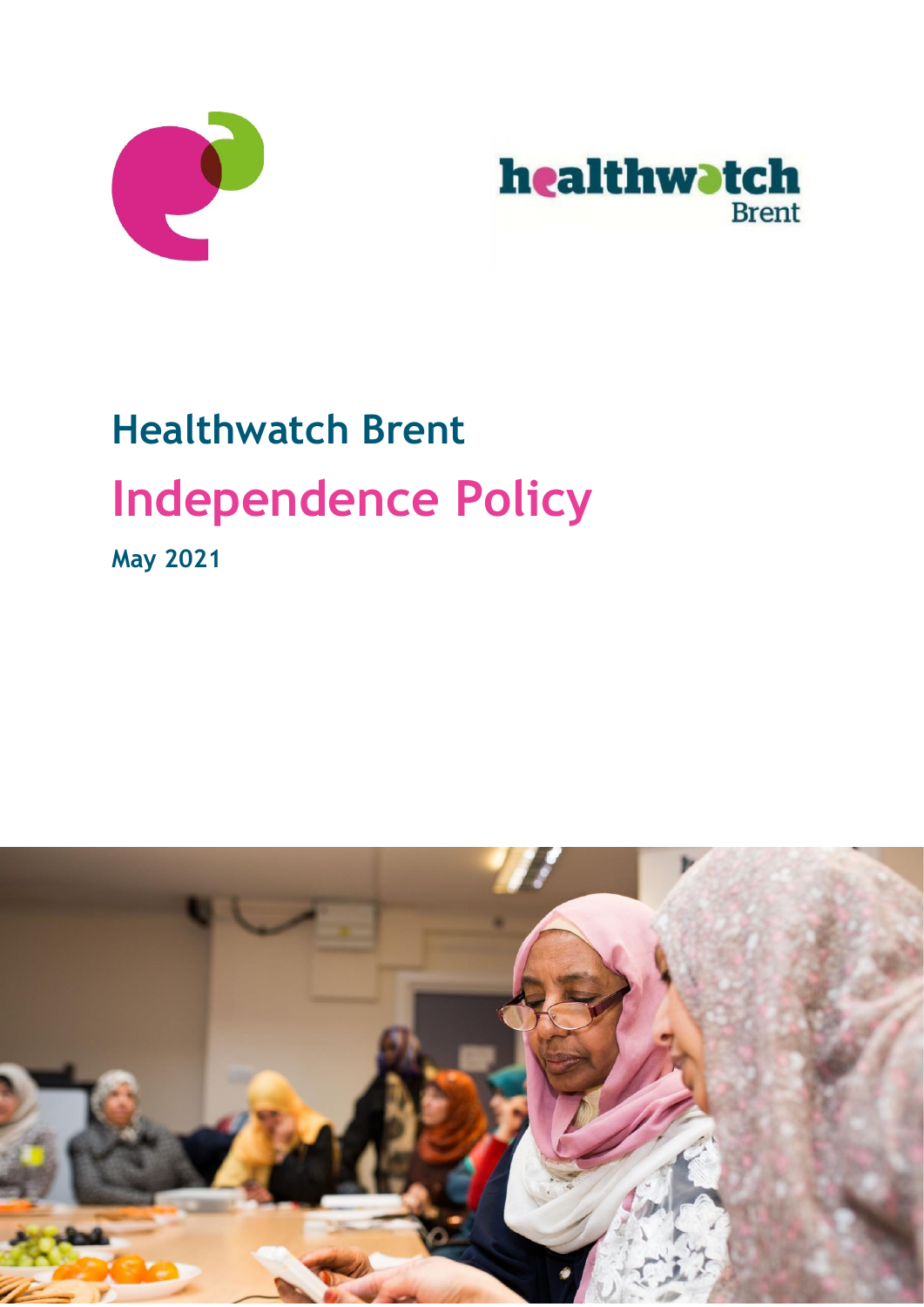#### Document control

| <b>Version</b>        | 1.0                                    |
|-----------------------|----------------------------------------|
| Author                | Steve Inett                            |
| Approved by           | The Advocacy Project Board of Trustees |
| Date approved         | 20 May 2021                            |
| <b>Effective date</b> | 20 May 2021                            |
| <b>Review date</b>    | 20 May 2022                            |

#### What independence looks like

Local Healthwatch need to be independent and accessible to all sections of the community, seen by the public as part of the community we live in and able to reflect the experiences that they have shared about health and social care services.

The ability to speak up independently on behalf of sometimes unpopular causes or marginalised groups is critical to the work of Healthwatch Brent. However, we cannot work in isolation.

Independence is sometimes perceived as something you can only have when you have no prior knowledge or involvement in something. In the case of Healthwatch Brent, it is better described as listening to everyone equally and communicating what has been said without bias or misinterpretation. It is the ability to speak up independently on behalf of sometimes unpopular issues or marginalised groups, in an evidence-based way, and to look at areas and produce reports that, in the view of Healthwatch Brent, best meet the needs of the people we serve.

Being independent can also be perceived as sitting outside the health and social care system, however we have found that many organisations are already working on improving things, and our work would end up duplicating existing activities and bringing nothing new to the discussion. Not only does this risk undermining how the process of raising public feedback is perceived but working with organisations to ensure we target our activities in the right place and at the right time, makes Healthwatch more effective.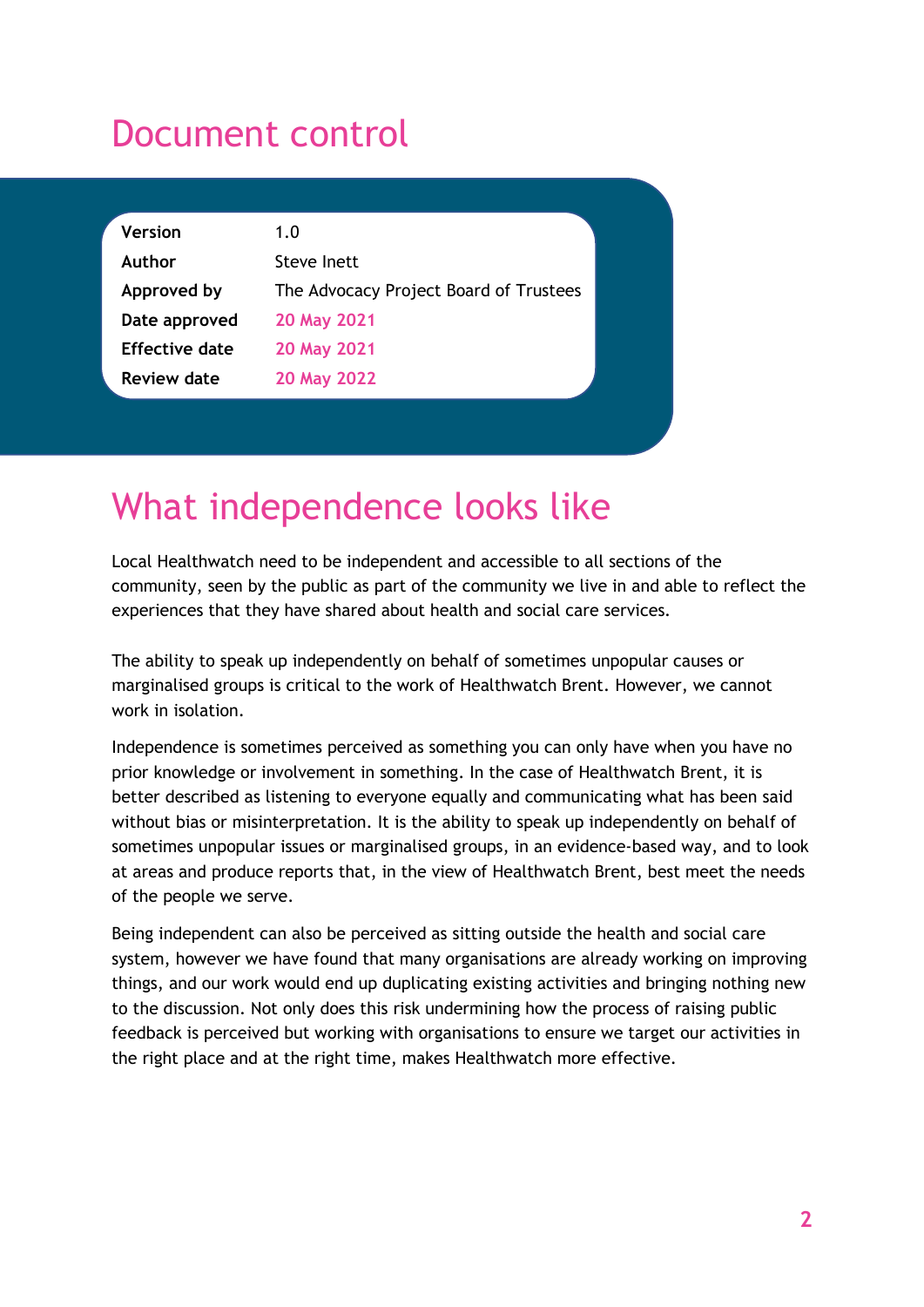## How Healthwatch Brent works

Healthwatch Brent will:

- Work in a spirit of partnership, sharing information, informing stakeholders about work we are undertaking and supporting work that improves patient/service user experiences.
- Share intelligence that we have received from the public.
- Ensure our activities align with health and social care organisations timescales.
- Meet with stakeholders regularly to discuss shared areas of concern and monitor an action plan made up of agreed issues, Healthwatch Brent report recommendations and CQC findings.
- Healthwatch Brent can provide input in high level strategic issues where there is a need to start to look at how to work with the public or give a high-level view. Further input should then be sought from stakeholder engagement teams.
- Declare and manage conflicts of interest.
- Be independent and accessible to all, representing all parts of the community, reflecting their experiences of health and social care services set apart from campaigning organisations.
- Not compromise our position through commercial or provider interest.
- Be free of any political influence, be careful when inviting speakers to events not to give a political message inadvertently or engage in a conversation that might give the wrong message about political impartiality.
- Use the Healthwatch brand with care so that we do not appear to have the wrong associations.

During an election period, both for local and national elections, we will continue to act in a politically neutral manner and will not engage in activities, or advocate positions, which are party political. We will continue to operate as usual and carry out day-to-day activities. We will confirm with our commissioner if there will be any specific guidance that the local authority will expect us to comply with.

### Relationships with stakeholders

Healthwatch Brent is not an inspector or regulator. Organisations must respond to our recommendations, but they do not have to act on them. We must ensure organisations understand our approach and are confident that our recommendations are based on evidence from the public and are realistic, to ensure they are acted on. In turn, we need to understand the service we are evaluating, to ensure we are credible. We also need to regularly meet with organisations to monitor how they are implementing our recommendations, as some can take many months.

Where we act as a critical friend, we may need to give negative feedback that is difficult for the organisation to hear. In response, they usually invite us into discussions much